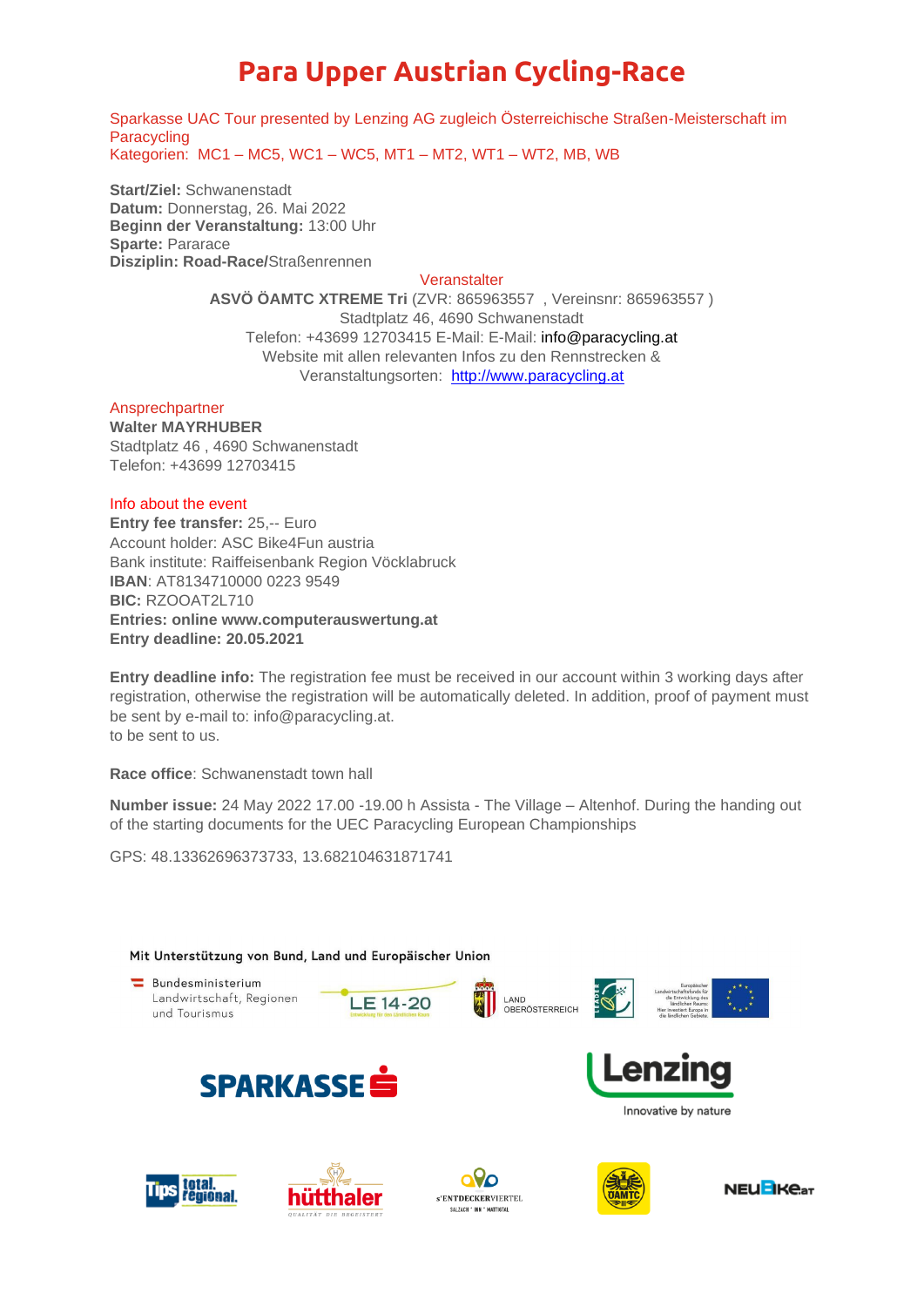# **Para Upper Austrian Cycling-Race**

**Showers:** New Secondary School **Antidoping control:** Announcement on site **Accommodation:** www.tourismus-hausruckviertel.at **Homologation:** Franz Hopfgartner **Radio installation:** none **Remarks: eligible only with UCI-licence /no ENTITLEMENTS**

## Race 1 – MC1 – MC5, WC1 – WC5, MT1 – MT2, WT1 – WT2, MB, WB

**Discipline:** Road race Distance: 31,5 km **Route:** Town square Schwanenstadt-Graben-Fridolin-Jenny-Straße-Einsiedlstraße-Römerberg-Hörweg-Schlatt-Römerbergstraße-Hinterfeldweg-Gramme-Allee-Molkereistraße-Hinterbachstraße - Dorfstraße-Atzbacher Straße - Gallspacher Straße-Bahnhofstraße-Town square

### **5 laps a 6,3 km = total distance 31,5 km / 200 Hm**



**Start time:** 13:00

**Start time info:** Pre-start - starting line-up - town square at 12:55 p.m.

**Race director:** Birgitt Oberweger